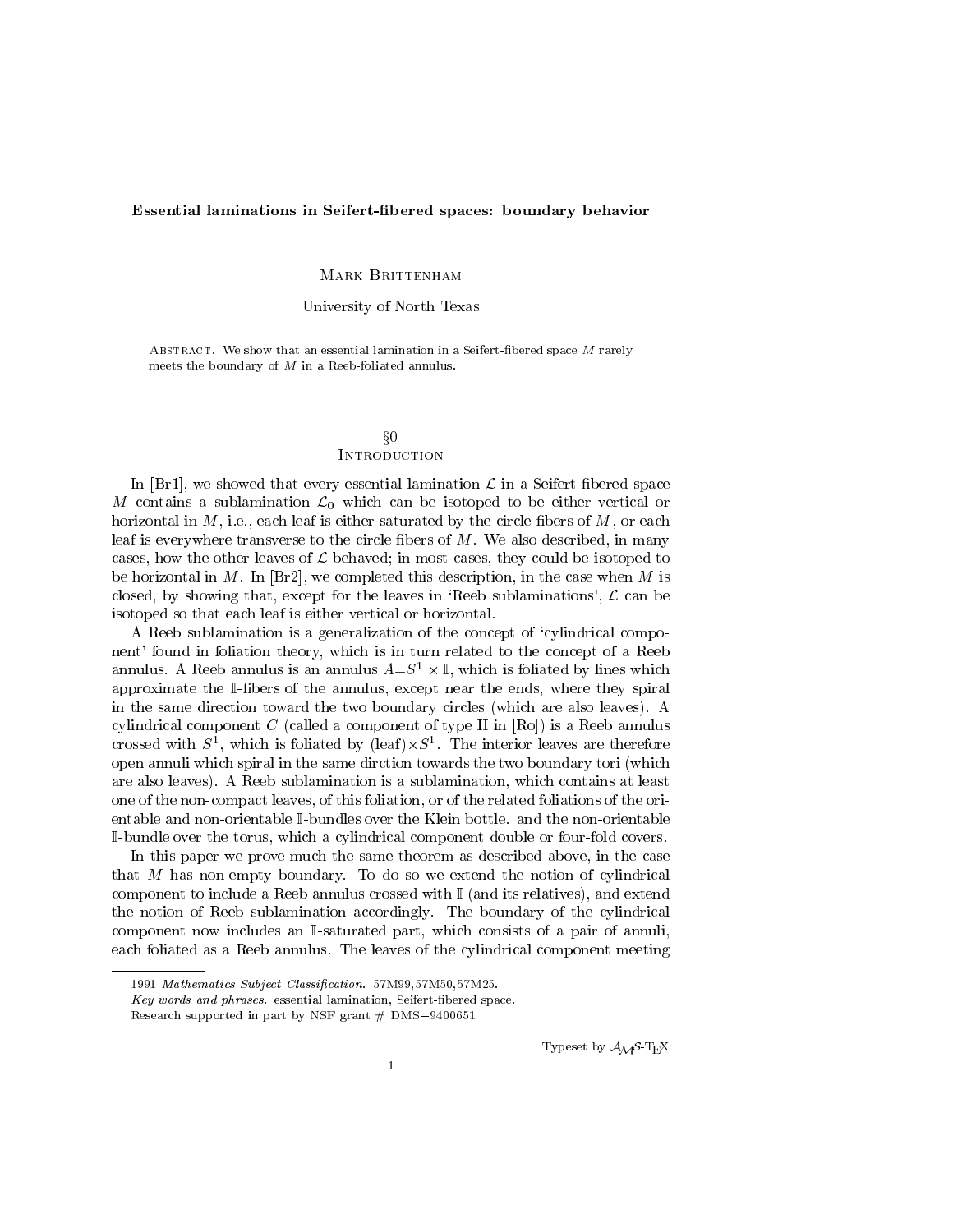#### Mark Brittenham

the interior are now infinite rectangles, meeting each of the Reeb annuli in a leaf of its foliation (see Figure 4 below).

Theorem. Let M be an orientable, connected, compact Seifert-fibered space with non-empty boundary, and <sup>L</sup> an essential lamination in M, which is either transverse to, or contains as a leaf, each boundary component of M. Then, possibly after spitting April 2007 and 2008 a province in the islands of leaves, and the isotoped so that is that is the isotop each leaf is either vertical or horizontal, or it has nitely many Reeb sublaminations with horizontal boundary. In particular, if <sup>L</sup> has a Reeb sublamination, then M contains a horizontal annulus.

An appropriate statement for non-orientable M can be obtained by applying the above theorem to its orientation double covering.

Essential laminations in Seifert-bered spaces therefore fall into four distinct classes. There are the horizontal laminations, the vertical laminations, the mixed horizontal/vertical laminations, and the laminations with `horizontal' Reeb sublaminations. A horizontal lamination can be 'filled in' with additional horizontal leaves in its complement, to 'complete' it to a horizontal foliation. Such foliations have been extensively studied (see [EHN], [JN], [Na]) to the point where we can now determine (in terms of their Seifert invariants) exactly which Seifert-bered spaces admit horizontal foliations. This fact serves as the basis for nearly all of the known non-existence results ([Br1],[Cl],[BNR]) for essential laminations and foliations. A Seifert-fibered space  $M$  can be thought of as a circle bundle over a 2-dimensional orbifold (the space obtained by crushing each circle ber to a point is topologically a surface, but geometrically an orbifold), and a vertical lamination in  $M$  is simply the full preimage, under the projection to the base orbifold  $B$ , of a 1-dimensional lamination in B. Every leaf can therefore be foliated by circles, and therefore consists of tori, compact annuli, open annuli, half-open annuli, and their non-orientable analogues. If an essential lamination  $\mathcal L$  has a vertical sublamination  $\mathcal L_0$ , then the horizontal leaves of  $\mathcal{L}\backslash\mathcal{L}_0$  can be thought of as coming from a horizontal lamination of  $M|\mathcal{L}_0$ , the manifold obtained by splitting M open along the leaves of  $\mathcal{L}_0$ . This is a (usually non-compact) 3-manifold with boundary. The leaves of  $\mathcal L$  are obtained from the leaves of this horizontal lamination by having them spiral towards the leaves of  $\mathcal{L}_0$  as they approach the boundary of  $M|\mathcal{L}_0$ , as in the definition of a Reeb annulus. We don't place any restriction on the direction in which they spiral, however. Finally, when  $\mathcal L$  contains a Reeb sublamination, the leaves of  $\mathcal L$  inside of the cylindrical components have already been described, while (by simply ignoring the leaves inside the components) the leaves outside of the cylindrical components, together with the boundaries of the components, still form an essential lamination, and can therefore be isotoped to be horizontal. Such a lamination therefore looks like a collection of Reeb sublaminations sandwiched between horizontal laminations.

Just as with horizontal tori in closed Seifert-bered spaces, horizontal annuli and Möbius bands are rare; there are, in fact, only three orientable Seifert-fibered spaces which can contain them. They are the space with base  $D^2$  and two multiple nbers of multiplicity  $2$ , the trivial  $S$  -bundle over the annulus, and the non-trivial  $\,$  $5$ -bundle over the Mobius band. The above theorem therefore says that essential  $\,$ laminations in most Seifert-fibered spaces cannot have 'horizontal' Reeb annuli in their boundary. As such, this result is much in the spirit of a paper of Gabai [Ga], where it is shown that an essential lamination in the exterior of a knot in  $S<sup>3</sup>$  must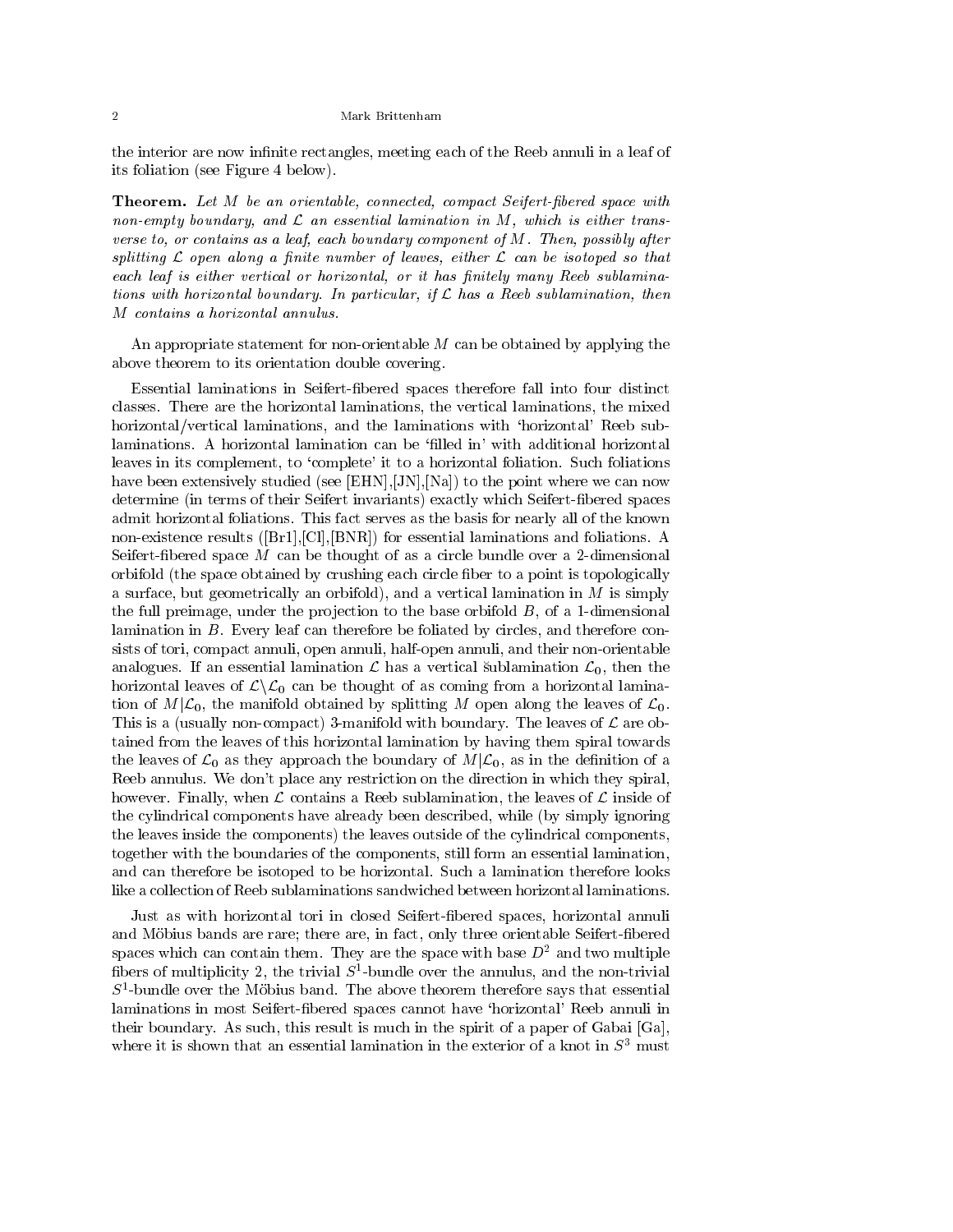meet the boundary torus either in a suspension (i.e., no Reeb annuli) or in Reeb annuli whose compact loops describe a curve in the torus which meets the meridian of the knot at most once. If the lamination is in fact a foliation, the Reeb annuli must be meridional.

Torus knots are the only knots in  $S<sup>3</sup>$  with Seifert-fibered exterior, and their exteriors cannot contain a vertical essential lamination, other than the obvious vertical annulus separating the two multiple fibers, or, for  $(2,q)$ -torus knots, the vertical Möbius band that this annulus 'double covers'; the proof of this is entirely similar to that of Proposition 3 in [Br1]. These annuli also happen to be the cabling annuli for these knots. Since none of these knot exteriors contain horizontal annuli (although the  $(2,2)$ -torus link exterior does), we can conclude that no essential lamination in a torus knot exterior can have Reeb annuli in its boundary, other than vertical ones. Our main theorem therefore implies:

Corollary. Every essential lamination in the exterior of <sup>a</sup> torus knot either contains the cabling annulus as <sup>a</sup> leaf or (for (2,q)-torus knots) the Mobius band it double covers, or is isotopic to a horizontal lamination.

Naimi [Na] has completed the classication of those slopes in the boundary of a torus knot exterior that can be realized by horizontal laminations. In particular, a horizontal lamination in the  $(p, q)$ -torus knot exterior must meet the boundary torus in curves of slope  $r\in(-\infty,q-2]$ , and all such slopes are realized. If

 $r\in(-\infty,q-2)$ , then the essential lamination can be chosen to meet the boundary in parallel loops of slope r (when r is rational). If  $r=q-2$ , then the boundary lamination must contain non-compact leaves. The above corollary allows us to drop the word `horizontal' from this result.

**Corollary.** Every essential lamination in a  $(p,q)$ -torus knot exterior either contains the cabling annulus or Mobius band as <sup>a</sup> leaf or is horizontal and meets the boundary torus in a suspension, whose curves have slope  $r\in(-\infty, q-2]$ . Further, all such slopes are realized.

These facts, in turn, are among the ingredients in the proof [BNR] that the incompressible torus in the manifold M obtained by  $37/2$  surgery on the  $(-2,3,7)$ pretzel knot, first identified by Hatcher and Oertel  $[HO]$ , is a leaf of every essential lamination contained in  $M$ . This same approach can also be applied to incompressible tori in many other graph manifolds [BNR].

The author wishes to express his thanks to the referee, for several comments which helped to improve the exposition of this paper.

## $\S1$

# Vertical and horizontal sublaminations

We refer the reader to  $[Or]$  for background information on Seifert-fibered spaces, and to [G-O] for basic information on essential laminations. For the more technical portions of what follows, a familiarity with the techniques of [Br1] will be helpful.

Let  $M$  be an orientable, compact Seifert-fibered space with non-empty boundary, and let  $p:M\rightarrow F$  be the associated quotient map, crushing every circle fiber to a point. The quotient space  $F$  is a 2-dimensional orbifold, whose cone points correspond to the multiple fibers of  $M$ . As in [Br1], we can describe a decomposition of M into solid tori, by cutting F along disjoint properly embedded arcs (whose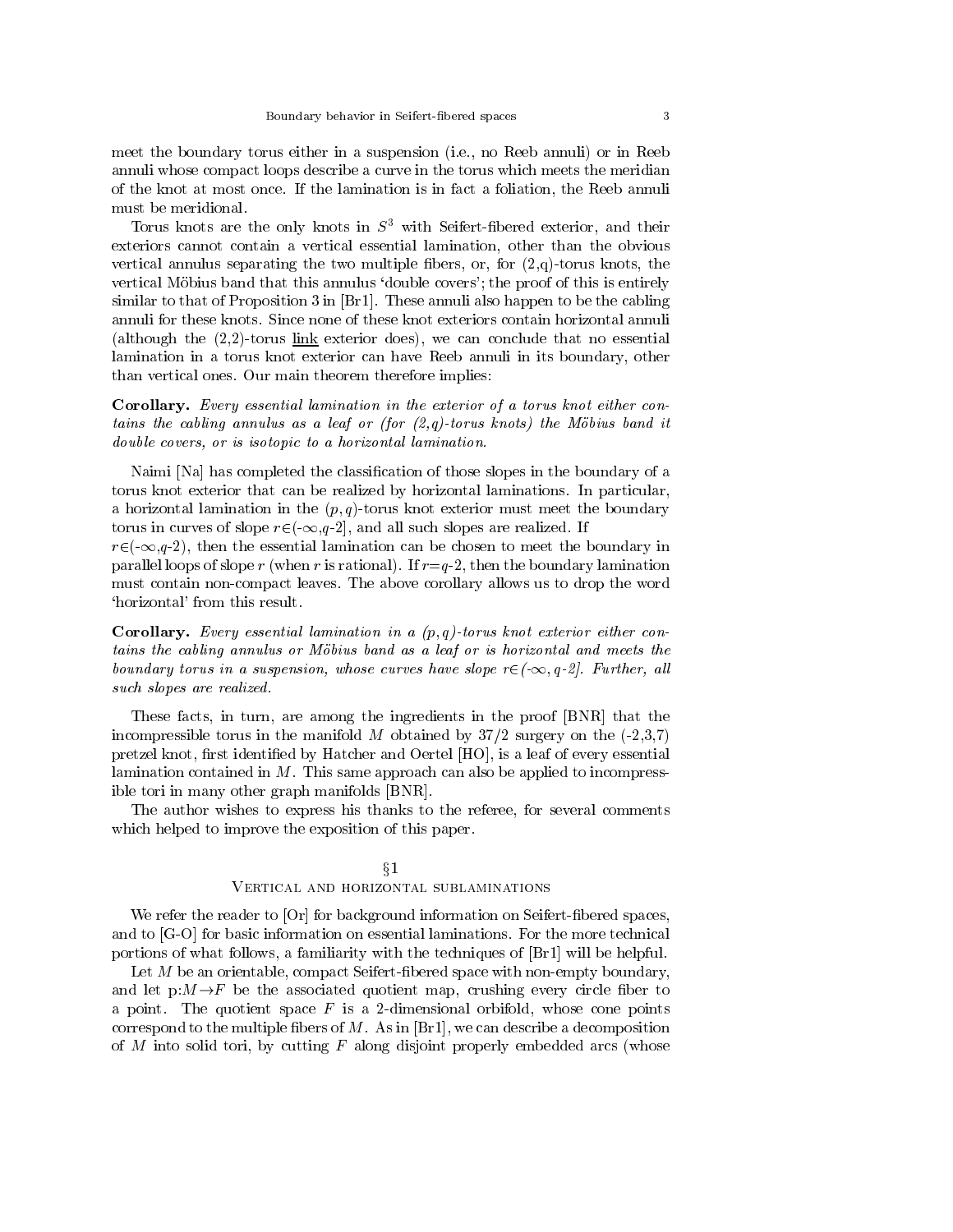union we call  $\alpha$ ) into a collection of disks (whose union we call D), each containing at most one cone point. The inverse image of the arcs  $\alpha$  is a collection of annuli, which we denote A. These annuli split  $M$  into the set of inverse images of the disks  $D$ , which are therefore 3-manifolds which are Seifert-fibered over the disk, with at most one multiple fiber, and so are solid tori. Each has a (usually nontrivial) Seifert-fibering induced from M. We will denote these solid tori  $M_1, \ldots, M_n$ . For simplicity, we shall actually choose two parallel arcs for each arc in the original collection  $\alpha$ , so that every solid torus we obtain after cutting open along the annuli, when thought of as lying in M, is embedded. That is, no solid torus  $M_i$  abuts the same component of A from both sides.

Let  $\mathcal L$  be an essential lamination in M. The proof that  $\mathcal L$  contains a sublamination  $\mathcal{L}_0$  which can be made either vertical or horizontal w.r.t. the Seifert-fibering of  $M$  is entirely similar to the argument given in [Br1] for closed  $M$ . Some additional care, however, must be taken when working near the boundary of M. For completeness, we give the proof here.

**Theorem 1.** Every essential lamination  $\mathcal{L}$  in a Seifert-fibered space M with non $e$ mpty voundary can ve isotoped, possiviy anter spillting  $\mathcal L$  open alony a nilite number of leaves, so that it contains a sublamination which is either vertical or horizontal in  $m$  . If  $L$  comtains a vertical subtainmation, then  $L$  can be isotoped so that each that leaf of <sup>L</sup> is either vertical or horizontal in M.

**Proof:** As in [Br1], the argument focusses on the intersection  $\mathcal{L}\cap S$ , where S is a finite collection of regular fibers of the fibering of  $M$ , which we call the *sentinel fibers.* In this instance  $S = A \cap \partial M = \partial A$ .

By splitting  $\mathcal L$  along a finite number of leaves, if necessary, we can assume that  $\mathcal L$  is carried by a branched surface B, and so (by making B transverse to A)  $\mathcal L$ can be made transverse to the annuli A. Note that splitting does not qualitatively change the boundary behavior of  $\mathcal{L}$ .  $\partial \mathcal{L} \subset \partial M$  is a one-dimensional lamination in a union of tori, and so we can, by isotopy, pull  $\mathcal{L}$  'taut' w.r.t.  $\partial A$ . By this we mean that  $\partial A$  misses any vertical loops of  $\partial \mathcal{L}$ , meets any horizontal loops of  $\partial \mathcal{L}$  tautly, as well as any Kronecker-type (i.e., non-Reeb) leaves lying between horizontal loops of  $\partial \mathcal{L}$ , and meets non-compact leaves lying between vertical loops tautly. Finally, we can assume that  $\partial A$  meets all Reeb-type leaves lying between horizontal loops as tautly as possible, i.e., the direction of intersection with each component of  $\partial A$ , when we orient the Reeb leaf, changes exactly once. This isotopy can be carried out conservatively, i.e., without introducing new points of intersection with S, and without moving any of the points that it doesn't erase.

We now build an infinite sequence of conservative isotopies of  $\mathcal{L}$ , by running cyclically through the solid tori  $M_i$ , and, at each stage, 'cleaning up'  $\mathcal{L}_i = \mathcal{L} \cap M_i$ .  $\mathcal{L}\cap \partial M_i$  is a 1-dimensional lamination  $\lambda_i$  in the torus  $\partial M_i$ , and so, since it cannot contain any monogons - otherwise  $\mathcal L$  would admit an end-compressing disk, a contradiction - it consists of an incompressible lamination in  $\partial M_i$ , together with a collection  $\mathcal T$  of trivial circles, which are open and closed in  $\lambda_i$ . By surgering  $\mathcal L$  along disks in  $M_i$ , we can assume that all of the trivial circles bound disks in  $\mathcal{L}_i$ ; because  $\mathcal L$  is essential, this surgery can be achieved by a (conservative) isotopy. We can now isotope these disks out of  $M_i$ , to eliminate  $\mathcal T$  from  $\lambda_i$ . If some of these trivial circles intersect  $S$ , this must be done in several steps: first, by a (conservative) isotopy of  $\partial \mathcal{L}$ , the bounding disks can be pushed off of  $M_i\cap \partial M$  (see Figure 1), after which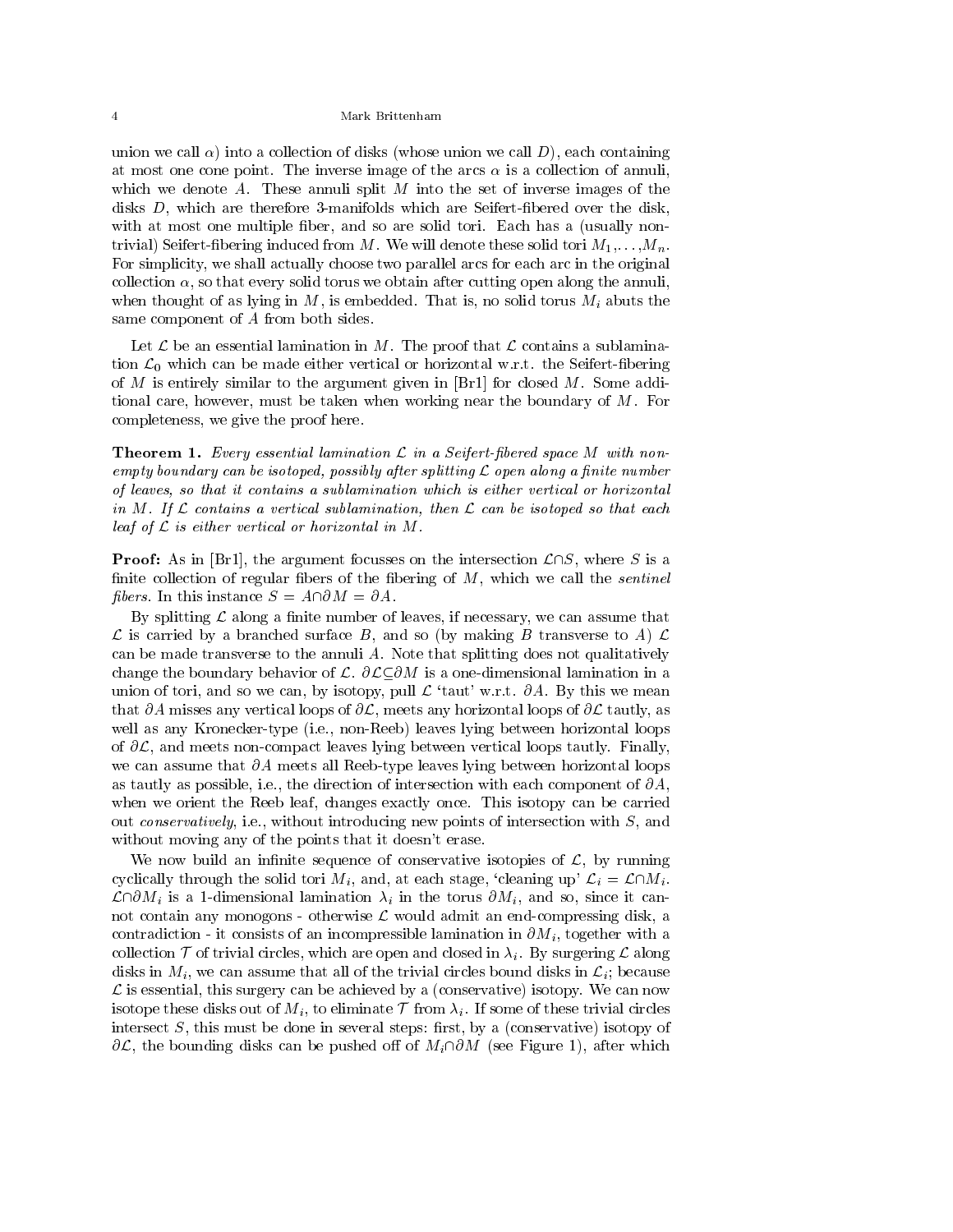their boundaries lie entirely on  $A\cap\partial M_i$ , and the disks can then be pushed out of  $M_i$ .

# Figure 1

Any meridional loop  $\gamma$  of  $\lambda_i$  now bounds a disk leaf of  $\mathcal{L}_i$ ; this is because it bounds a disk D in the leaf of  $\mathcal L$  containing it. Since  $\gamma$  intersects  $\partial M$ , this disk lies on the  $M_i$ -side of  $\gamma$ . D must therefore be entirely contained in  $M_i$ , since otherwise  $D\cap\lambda_i\subseteq D$  contains leaves in the interior of D. If any of these leaves are non-compact, then  $D\cap \lambda_i$  either contains a monogon or holonomy around a trivial loop, both contradicting the essentiality of  $\mathcal{L}$ . But any compact loops are either non-null-homotopic in  $(M_i)$ , hence) M, or are meridional, hence intersect  $\partial M$ , also both contradictions, since in the first case  $D$  provides a null-homotopy for the loop, and in the second case  $D\cap \partial M \subseteq \partial D$ . So  $D\cap \lambda_i=D\cap \partial M_i=\partial D$ .

By Lemma 2.1 of [Br1], the leaves of  $\mathcal{L}_i$  are  $\pi_1$ -injective in  $M_i$ . By Theorem 3.1 of [Br1],  $\mathcal{L}_i$  either consists of meridional disks, or it contains a sublamination, consisting of annuli and possibly one Mobius band, which is vertical w.r.t. a possibly different model Seifert-fibering of  $M_i$ ; all other leaves can be made horizontal w.r.t. this bering.

If  $\mathcal{L}_i$  has annular leaves and no Möbius band leaf, then by a further isotopy of L, we can pull  $\lambda_i$  taut w.r.t. S, except possibly for Reeb leaves lying between non-vertical loops of  $\lambda_i$ . If  $\lambda_i$  contains any vertical loops, we can then isotope  $\mathcal{L}_i$ so that each leaf is vertical or horizontal w.r.t the Seifert-fibering of  $M_i$  induced from M. If  $\lambda_i$  contains any horizontal, non-meridional loops, we can eliminate their intersection with S by a conservative isotopy of  $\mathcal{L}$ , since the leaves of  $\mathcal{L}_i$  containing them are boundary-parallel annuli (see Figure 2). Note that since  $S\text{\textless }\Delta M$ , what is pictured is a  $\partial$ -compression of  $\mathcal{L}$ , not an isotopy. But since  $\mathcal{L}$  is  $\partial$ -incompressible, this compression results in a lamination isotopic to  $\mathcal{L}$ , together with a collection of  $\partial$ -parallel disks (which we throw away). Once all of the annular leaves have been eliminated, we are left with a collection of meridional disks, by Theorem 3.1 of [Br1] (since the leaves are horizontal w.r.t. some Seifert-fibering on  $M_i$ ), which we can make horizontal w.r.t the Seifert-fibering of  $M_i$  induced from  $M$ , by a conservative isotopy.

# Figure 2

This gives us a conservative isotopy I of L, so that  $I(\mathcal{L})\cap M_i$  either contains a Möbius band leaf, or a vertical sublamination w.r.t the Seifert-fibering of  $M_i$ induced from  $M$ , or a collection of horizontal meridional disks w.r.t. the same Seifert-fibering. The first two cases lead us immediately to a vertical sublamination of  $\mathcal{L}$ ; the third leads us to repeat the process, building our infinite string of isotopies. We deal with the first two cases first.

A Möbius band leaf of  $\mathcal{L}_i$  must contain a loop isotopic to the core of  $M_i$ , which is a fiber of the Seifert-fibering of M. So  $\mathcal L$  is isotopic to a lamination which contains an (interior) fiber of M. This is obviously also true if some  $\mathcal{L} \cap \partial M_i$  contains a vertical fiber, since the annulus leaf of  $\mathcal{L}_i$  containing it contains interior fibers. Splitting  $\mathcal L$  along the leaf containing the Möbius band or annulus, we then have an essential lamination  $\mathcal L$  missing a fiber of M. If we drill out a small neighborhood of this fiber, we get a new Seifert-fibered space  $M'$ , containing  $\mathcal{L}$ .  $\mathcal{L}$  is essential in  $M'$ , and now misses one of the boundary components  $T'$  of  $M'$ .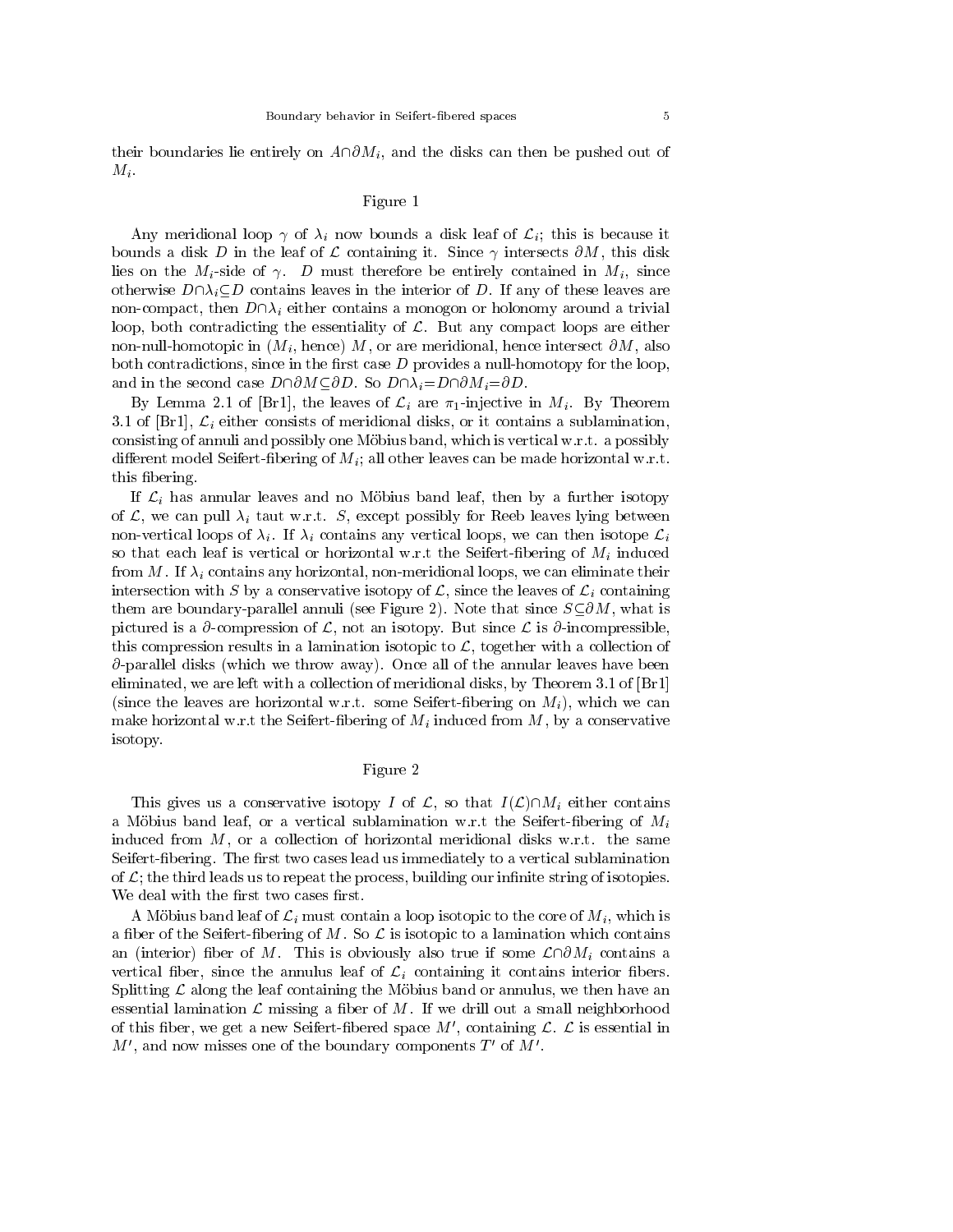**Proposition 2.** Every essential lamination  $\mathcal{L}$  as above can be isotoped to contain a vertical sublamination  $\mathcal{L}_0$ ; all other leaves can be made horizontal in M'.

**Proof:** If we choose a new splitting of  $M'$ , using annuli all of which meet  $T'$ , then for every resulting solid torus  $M_i, \mathcal{L} \square M_i = \mathcal{L}_i$  misses a vertical annulus in  $\partial M_i$ . Therefore,  $\lambda_i = \mathcal{L} \cap \partial M_i$  either contains vertical loops or consists of trivial disks.

We will now build a vertical sublamination of  $\mathcal{L}$ . Starting with  $M_1$ , either we find vertical loops or, after surgering and then pushing trivial disks out,  $\mathcal{L}\cap M_1 =$  $\emptyset$ . Note that, in the second case, no further conservative isotopy will push anything back into  $M_1$ , since all such pushes require  $\mathcal{L}\cap\partial M_1\neq\emptyset$ . Continuing cyclically through our solid tori, we must find some i so that, after isotopy,  $\mathcal{L} \cap \partial M_i$  contains vertical loops. Otherwise, after passing through our list of solid tori once, we will have  $\mathcal{L}\cap M_i = \emptyset$  for all i, hence  $\mathcal{L} = \emptyset$ , a contradiction. So we may assume that, after isotopy,  $\mathcal{L}\cap\partial M_i$  contains a vertical loop, for some i. What we will see is that if we now run cyclically through our solid tori once more, then when we are done, the isotoped lamination will have a vertical sublamination.

The key point is that our isotopies will never move a vertical loop  $\gamma$  of  $\mathcal{L}\cap\partial M_i$ . This is because our isotopies only deal with straightening curves  $(\gamma$  is already straight), dealing with intersections of the  $\lambda_i$  with S ( $\gamma$  has none), and throwing away trivial pieces of  $\mathcal L$  after surgery ( $\gamma$  is essential in M, so will not be contained in any).

In fact, even more is true. Once we have made  $\mathcal L$  meet some  $\partial M_i$  in vertical loops, and no trivial loops, we know by Theorem 3.1 of [Br1] that  $\mathcal{L}'_i$  contains a vertical sublamination, and all other leaves of  $\mathcal{L}'_i$  can be made horizontal (see Figure 3). But now if we move on to begin straightening  $\mathcal L$  in other solid tori, we have the following important fact:

**Lemma 3.**  $\mathcal{L}'_i$  remains fixed under all further conservative isotopies of  $\mathcal{L}$ . In particular, no  $o$ -compression of L will abut the components of S contained in OM $_i$ .

**Proof:**  $\partial \mathcal{L}'_i$  consists of vertical loops and non-compact leaves, neither of which can be contained in a compact piece of a leaf L of  $\mathcal L$  (in particular, in a disk in L), so no ordinary surgery of  $\mathcal L$  can affect  $\partial \mathcal L_i$ . A  $\partial$ -compression, on the other hand, would have to join together two non-compact leaves of  $\sigma\mathcal{L}_i$ ; they are the only leaves which intersect S. The  $\partial$ -compressing disk, together with half of the infinite rectangle between the two leaves, would yield an end-compressing disk for  $\mathcal{L}$ , a contradiction; see Figure 3.

# Figure 3

Consequently, as we work cyclically through the solid tori, we either completely clear  ${\cal L}$  out of  $M_i,$  or leave a lamination, all of whose leaves are vertical or horizontal, behind. In so doing, we neither push anything back into solid tori we have cleared out, nor disturb any of the horizontal/vertical laminations that we have previously built. So once we return to our starting point,  $\mathcal L$  has been isotoped so that in every solid torus  $m_i, \mathcal{L} \mid m_i$  is a lamination all of whose leaves are either vertical or horizontal. The union of the vertical pieces form a vertical sublamination  $\mathcal{L}_0$ of  $\mathcal{L}$ ; all leaves of  $\mathcal{L}\backslash\mathcal{L}_0$  are made up of horizontal pieces in the solid tori, so are horizontal in  $M'$ .

Since the Seifert-fibering of M' was induced from the one on M by inclusion,  $\mathcal{L}_0$ is a vertical sublamination of  $\mathcal L$  in M. Since the leaf the we split  $\mathcal L$  open along is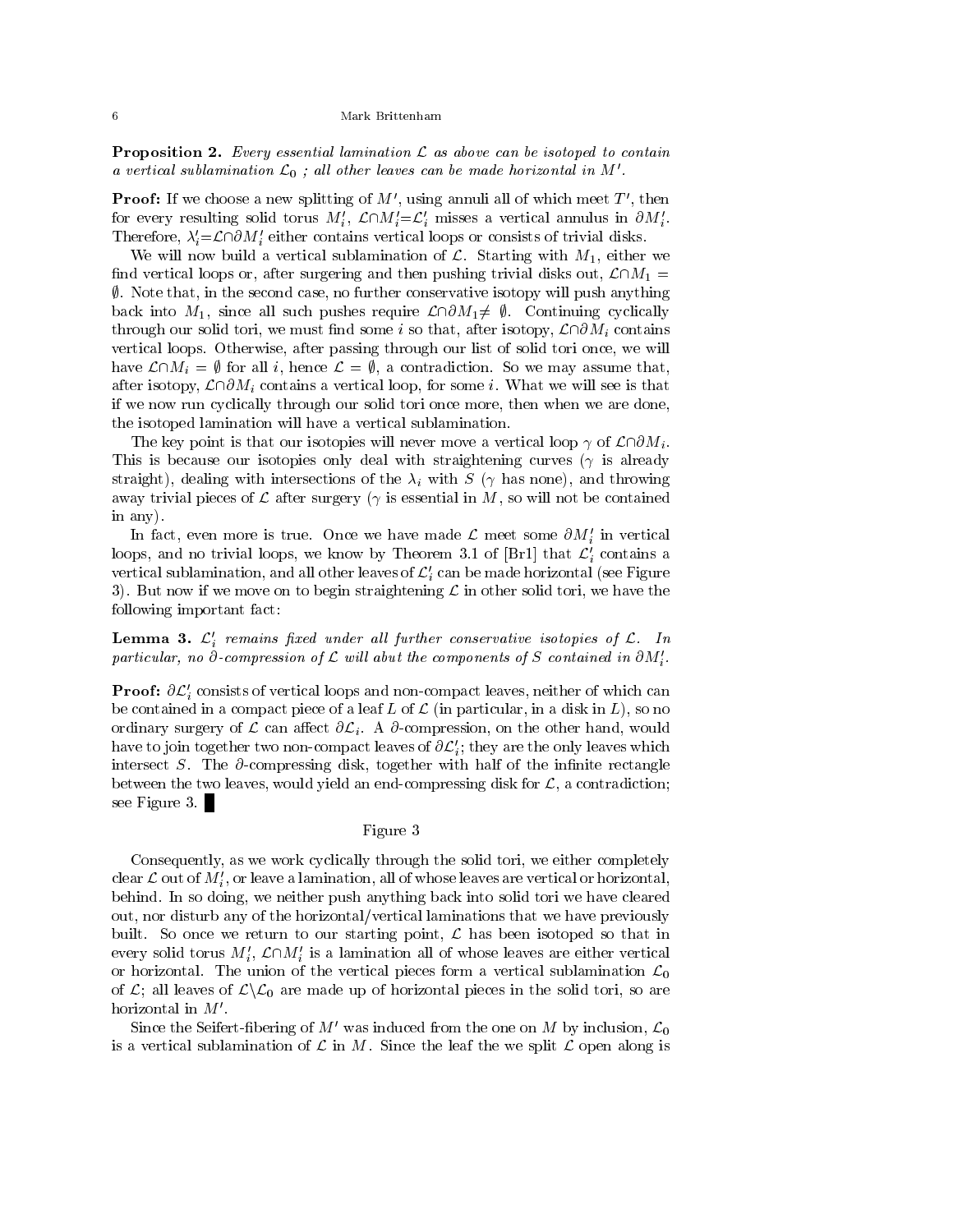now vertical (it met the annuli A in vertical loops lying near  $T'$ ), when we collapse it back, we get a vertical sublamination of our original lamination  $\mathcal{L}$ ; all other leaves are (identical, hence) horizontal.

Note that this in particular implies that  $\partial \mathcal{L}$  contains no horizontal loops with Reeb-type leaves in between. Such leaves could not be isotoped to lie either vertically or horizontally in  $M$ . This could have been seen earlier in the proof, since every component of A abuts  $T'$ , so contains a vertical loop of  $\mathcal{L}\cap A$ . Any Reeb leaf in some component T of  $\partial M$  could have been joined to a pair of arcs in an annulus of A abutting T, as in the lemma, to give an end-compressing disk.

The proof of Thoerem 1 now finishes exactly as in [Br1]. We work cyclically through the solid tori  $M_1,\ldots,M_n$ , using conservative isotopies to make  $\mathcal L$  meet the  $M_i$  tautly. If at any point we encounter a Möbius band leaf or a vertical annulus, we stop and apply the above argument to find a vertical sublamination of  $\mathcal{L}$ . Otherwise, we continue, building an infinite sequence of isotopies  $I_r$  which make  $\mathcal L$  meet  $M_i$ in horizontal, meridional disks, for  $r \equiv i \pmod{n}$ . Then, by focussing on the stable points  $\bigcap I_n(\mathcal{L})\cap S$  of  $\mathcal L$  in the sentinel fibers S, we can see, as in [Br1], that a stable, horizontal lamination  $\mathcal{L}_0$  grows out of them, built out of the pieces of  $\mathcal L$  which eventually stabilize under the isotopies  $I_r$ . A final argument, as in [Br1], shows that the pieces of this horizontal lamiantion actually all stabilize in finite time, so  $\mathcal{L}_0$  is in fact a sublamination of  $\mathcal{L}$ . The proofs are identical to those given in [Br1], so we will not repeat them here.

# $\S 2$ Finding horizontal annuli

Theorem 1 provides a complete description of an essential lamination  $\mathcal L$  when  $\mathcal L$ contains a vertical sublamination. All leaves of  $\mathcal L$  can then be made either vertical or horizontal w.r.t. the Seifert-fibering of M. This need not be true when  $\mathcal L$ contains a horizontal lamination, however. [Br2] explored this phenomenon when  $M$ was closed, and showed that cylindrical components - parallel horizontal tori, with Reeb-type annuli lying between - essentially gave the only counterexamples. When  $\partial M \neq \emptyset$ , there is a similar phenomenon; the lamination can contain two parallel horizontal annuli, with Reeb-type leaves lying in between (see Figure 4). The Reeb leaves cannot be isotoped to be vertical or horizontal in  $M$ . This is what we have called a `Reeb sublamination'.

# Figure 4

The purpose of this section is to show that such annuli are essentially the only possible counterexamples. Since horizontal annuli (and horizontal tori, for that matter) are scarce in Seifert-bered spaces, this implies that every essential lamination in most Seifert-bered spaces can be isotoped so that every leaf is horizontal or vertical. This result therefore parallels the main result of [Br2]. In contrast with the previous section, the fact that we have non-empty boundary actually simplies the argument, instead of complicating it; the boundary gives us 'edges' to start arguing from, instead of having to start from the `middle' of the manifold, as in [Br2]. We begin with the analogue of Proposition 6 of [Br1].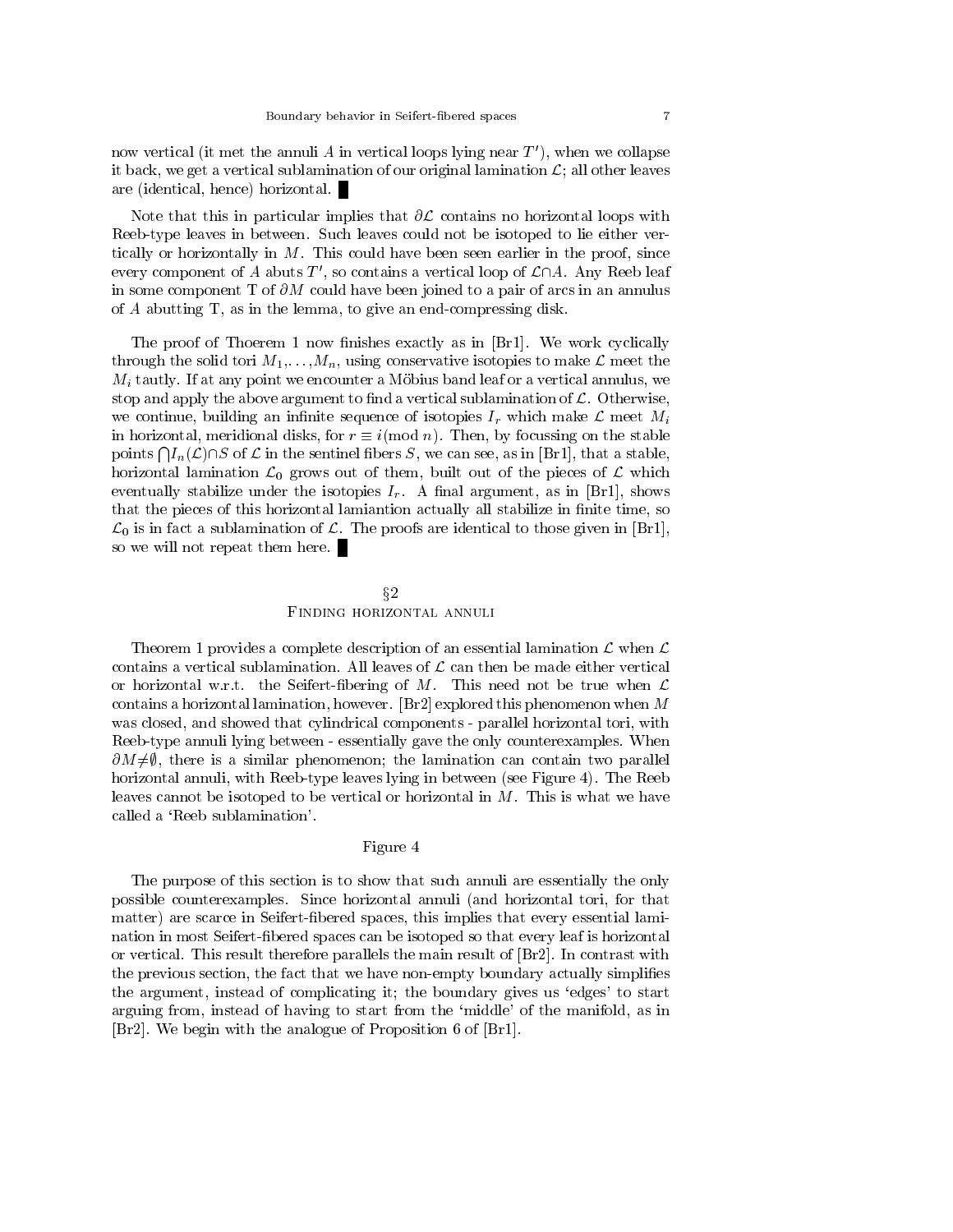**Proposition 4.** Let  $\mathcal{L}$  be an essential lamination in the Seifert-fibered space  $M$ , with  $Q_{M} \neq \emptyset$ . If L contains a horizontal subtainthation  $\mathcal{L}_{0}$  which contains no compact leaves, then <sup>L</sup> is isotopic to <sup>a</sup> horizontal lamination. In particular, the 1 dimensional lamination Lamination Lamination Line and the second continuation every where  $\alpha$ transverse to the circle bers of M.

**Proof:** If we impose a Riemannian metric on  $M$ , then the (acute) angle which the leaves of  $\mathcal L$  make with the circle fibers of M is (basically by definition) a continuous function  $\theta:\mathcal{L}\to[0,\pi/2]$ ; since M is normal and L is closed, we can extend  $\theta$  to a continuous function  $\theta: M \to [0,\pi/2]$ . Since  $\mathcal{L}_0$  is horizontal,  $\theta$  never takes on the value 0 on  $\mathcal{L}_0$ , and so, since  $\mathcal{L}_0$  is compact,  $\theta$  is bounded away from 0 (by  $\epsilon$ , say) on  $\mathcal{L}_0$ . Consequently, there is an open neighborhood U of  $\mathcal{L}_0$  in  $\mathcal{L}$  (for example,  $\sigma$   $\lceil (\epsilon/2, \pi/2) \rceil$  where  $\sigma$  is non-zero. Now choose a component *N* of *M*  $|L_0$ , the manifold M split open along the lamination  $\mathcal{L}_0$ ; it is a (non-compact) manifold with boundary. Since  $\mathcal{L}_0$  is horizontal, it cuts the circle fibers of M into intervals, which foliate N, making N an I-bundle over some (by hypothesis) non-compact base B. Note that every such component N must meet  $\partial M$ , since every leaf of  $\mathcal{L}_0$  must meet  $\partial M$ . Some of the vertical boundary components of N could be non-compact, if the boundary leaves in  $\mathcal{L}_0$  meet  $\partial M$  in non-compact leaves.

**Claim:**  $N_0 = N \backslash U$  is compact.

This is because if we pick points  $x_i$  in  $N_0$  with no convergent subsequence in  $N_0$ , i.e., whose images in the base  $B$  tend to infinity, the I-fibers containing them must become arbitrarily short. For otherwise, a subsequence converges in  $M$  (since  $M$  is compact) to a point x. Since this convergence cannot be taking place in  $N_0$  (hence not in N, since  $N_0$  is closed in N), x must lie in  $\overline{N}\setminus N\subseteq\mathcal{L}$ . But then in a product  $\rm{neig}$ hoo $\rm{u}$  of  $x$ ,  $\rm{o}$   $x$ , the subsequence cannot eventually he on the same vertical level (since then the sequence would converge in  $N$ ), and so the heights of the levels containing the subsequence must go to 0.

But since  $\mathcal{L}_0$  is compact and U is open, there is an  $\epsilon > 0$  so that the  $\epsilon$  neighborhood of every point of  $\mathcal{L}_0$  is contained in  $\mathcal{U}_i \in \mathcal{U}_i$  is simply the Lebesgue number for the open cover  $U$  of  $\mathcal{L}_0$ . But since the endpoints of every *I*-fiber in N lies in  $\mathcal{L}_0$ , this implies that every sufficiently short fiber of N lies in  $\mathcal{U}$ , and therefore our subsequence eventually lies in  $\mathcal{U}$ , hence not in  $N_0$ , a contradiction.

Consequently, its projection  $B_0$  of  $N_0$  to the base B of N is compact, so we can choose simple loops and arcs  $\gamma_i$  missing  $B_0$  so that the component  $B_1$  of  $B(\gamma_1 \cup \cdots \cup \gamma_k)$  containing  $B_0$  is compact, and connected. Taking inverse images, we get a collection R of 'vertical' annuli and rectangles in  $N$  so that the component  $N_1$  of  $N|R$  containing  $N_0$  is a connected I-bundle over the compact base  $B_1$ . By deleting components of  $R$ , if necessary, we can include any other compact components of  $N|R$  in  $N_1$ , so we may assume that every component of  $N\setminus (N_1\setminus R)$ is non-compact, i.e., is an I-bundle over a non-compact base.  $\partial N_1$ splits naturally into two pieces, the 'vertical' boundary,  $\partial_v N_1 = R$ , saturated by I-fibers, and the 'horizontal' boundary  $\partial_h N_1 = N_1 \cap \mathcal{L}_0$ , the associated  $\partial \mathbb{I}$ -bundle.

Outside of  $N_1$ , every point of  $\mathcal{L}\cap N$  is contained in  $\mathcal{U}$ , so  $\mathcal{L}$  is transverse to the circle fibers of M at these points. In particular,  $\mathcal{L}\cap\partial_{\nu}N_1$  is a horizontal lamination in the vertical boundary of  $N_1$ . In addition,  $\mathcal L$  meets  $N_1\cap\partial M$  in a horizontal lamination, since otherwise a turnaround arc can be joined to a half-infinite 'vertical' rectangle in  $N\backslash N_1$  to give an end-compressing disk for  $\mathcal{L}$ , a contradiction (see Figure 5a).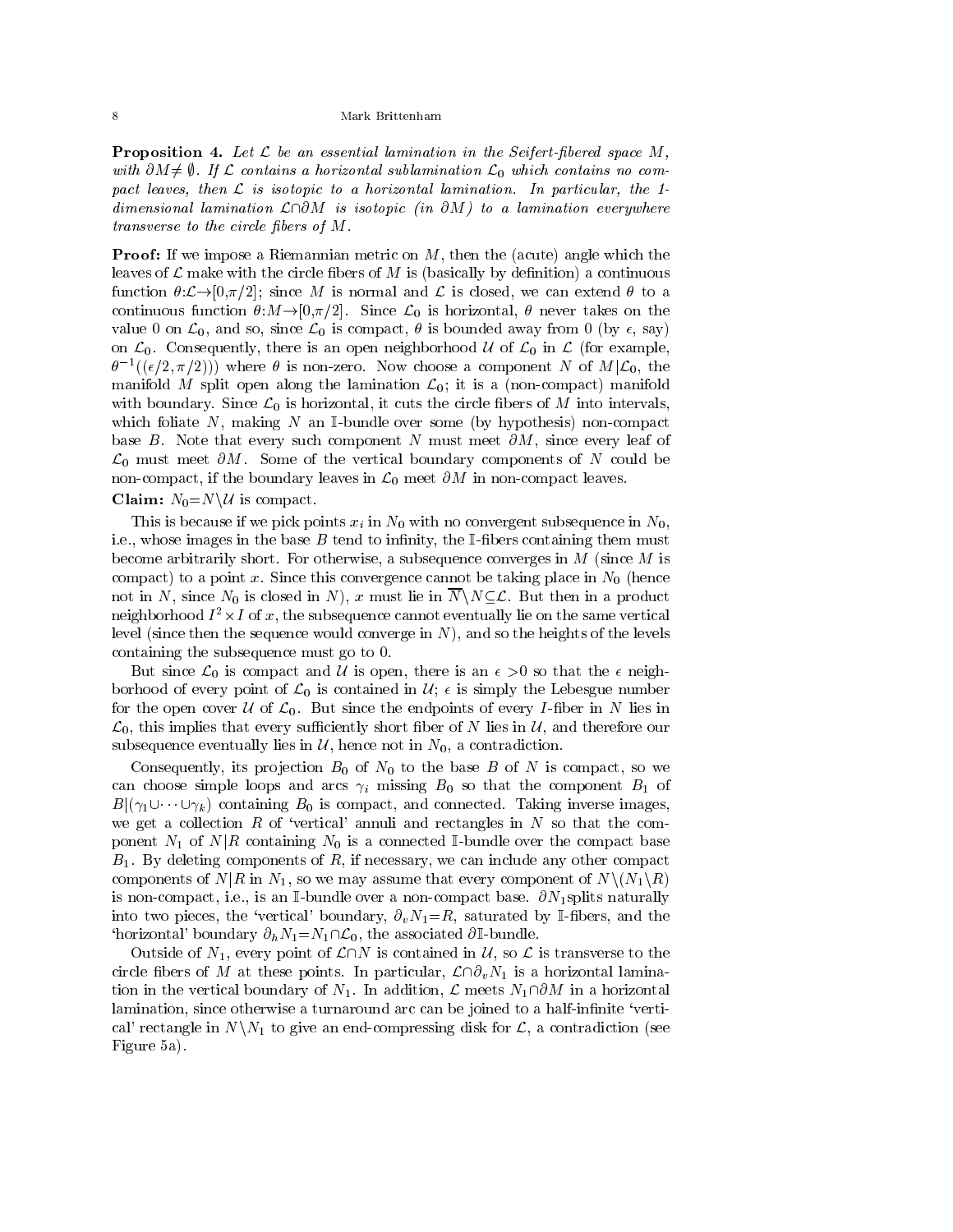# Figure 5

Therefore,  $\mathcal L$  meets  $\partial N_1$  in a horizontal lamination. Since  $N_1$  is an I-bundle over a compact base, it can be cut open along vertical rectangles to give an I-bundle over a disk, i.e., a 3-ball. Working inductively, as in Proposition 6 of [Br1], we can see that  $\mathcal L$  meets each of these rectangles in horizontal arcs. For otherwise we can once again join a turnaround arc to a half-infinite rectangle to give an end-compressing disk for  $\mathcal L$  (Figure 5b); or, if the arc hits  $\partial M$ , it gives us a  $\partial$ -compressing disk for  $\mathcal{L}$  (Figure 5c), which is also a contradiction.

We can therefore absorb neighborhoods of these rectangles into  $N\setminus N_1$ , maintaining the property that  $\mathcal L$  be horizontal there. In the end, we are left with the 3-ball, which is fibered over a disk, and  $\mathcal L$  is horizontal along its vertical boundary.  $\mathcal L$  must therefore meet the boundary in loops; otherwise  $\mathcal L$  has non-trivial holonomy around a homotopically trivial loop, which is impossible. These loops must bound disks in the 3-ball, which can therefore be made horizontal. This finishes pulling  $\mathcal L$ horizontal in N. Doing this for all components of  $M|\mathcal{L}_0$  completes the proof.

The above proposition also shows that the leaves in a complementary component N of the horizontal lamination  $\mathcal{L}_0$  found in Theorem 1 can be made horizntal, if one (hence both) of the boundary leaves  $\mathcal{L}_0\cap N=\partial_hN$  is non-compact. Therefore, to determine what leaves of  $\mathcal L$  can be made horizontal, it will be sufficient to focus our attention on those leaves which can live in an  $\mathbb{I}\text{-bundle component }N$  lying between horizontal, compact leaves. By splitting the horizontal leaves, if necessary, we may assume that  $\partial_h N$  is embedded in M. (Note that this turns a horizontal Möbius band into a horizontal annulus.) These horizontal leaves must meet  $\partial M$ , since they meet every circle fiber of  $M$ . N is therefore a handlebody. We can therefore conclude that every leaf of  $\mathcal{L}\cap N$  meets  $\partial M$  : otherwise, the set of leaves which didn't meet  $\partial M$  would be an (essential) sublamination of  $\mathcal{L}$ , living in a handlebody, which is impossible.

**Proposition 5.** If L contains a horizontal sublamination  $\mathcal{L}_0$ , and a leaf L of L cannot be isotoped to lie horizontal ly in M, then L is a standard ly embedded planar leaf lying either in <sup>a</sup> trivial I-bund le component of <sup>M</sup>jL0 bounded by two annulus leaves of L0, or lying in <sup>a</sup> non-trivial I-bund le component of <sup>M</sup>jL0 bounded by <sup>a</sup> single annulus leaf.

**Proof:**  $\mathcal{L}_0$  consists of the 'eventually stable' pieces of  $\mathcal{L}$  under the sequence of isotopies that we constructed. It is easy to see that any horizontal leaf of  $\partial \mathcal{L} \subseteq \partial M$ is stable; no surgery disk could meet  $\partial M$ , and a  $\partial$ -compression meeting such a leaf would either constitute a 'real'  $\partial$ -compression for  $\mathcal L$  (Figure 6a) or provide an end-compressing disk for  $\mathcal L$  (Figure 6b). Its intersection with the sentinel fibers S is therefore stable, so the leaf of  $\mathcal L$  containing them will be eventually stable, hence contained in  $\mathcal{L}_0$ . Consequently, every leaf of  $\mathcal{L}\cap N$ , except for the horizontal boundary leaves, meets  $\partial_v N$  in Reeb-type leaves.

#### Figure 6

We will now show, first, that the Reeb-type behavior on any two components of  $\partial_v N$  must be 'coherently oriented', which will lead us quickly to the fact that  $\partial_v N$ has at most two components. Two  $\partial_v$ -components leads us to the first possibility, by an argument reminiscent of Novikov's [No] construction of Reeb components; one  $\partial_{\nu}$ -component will lead us to the second possiblity.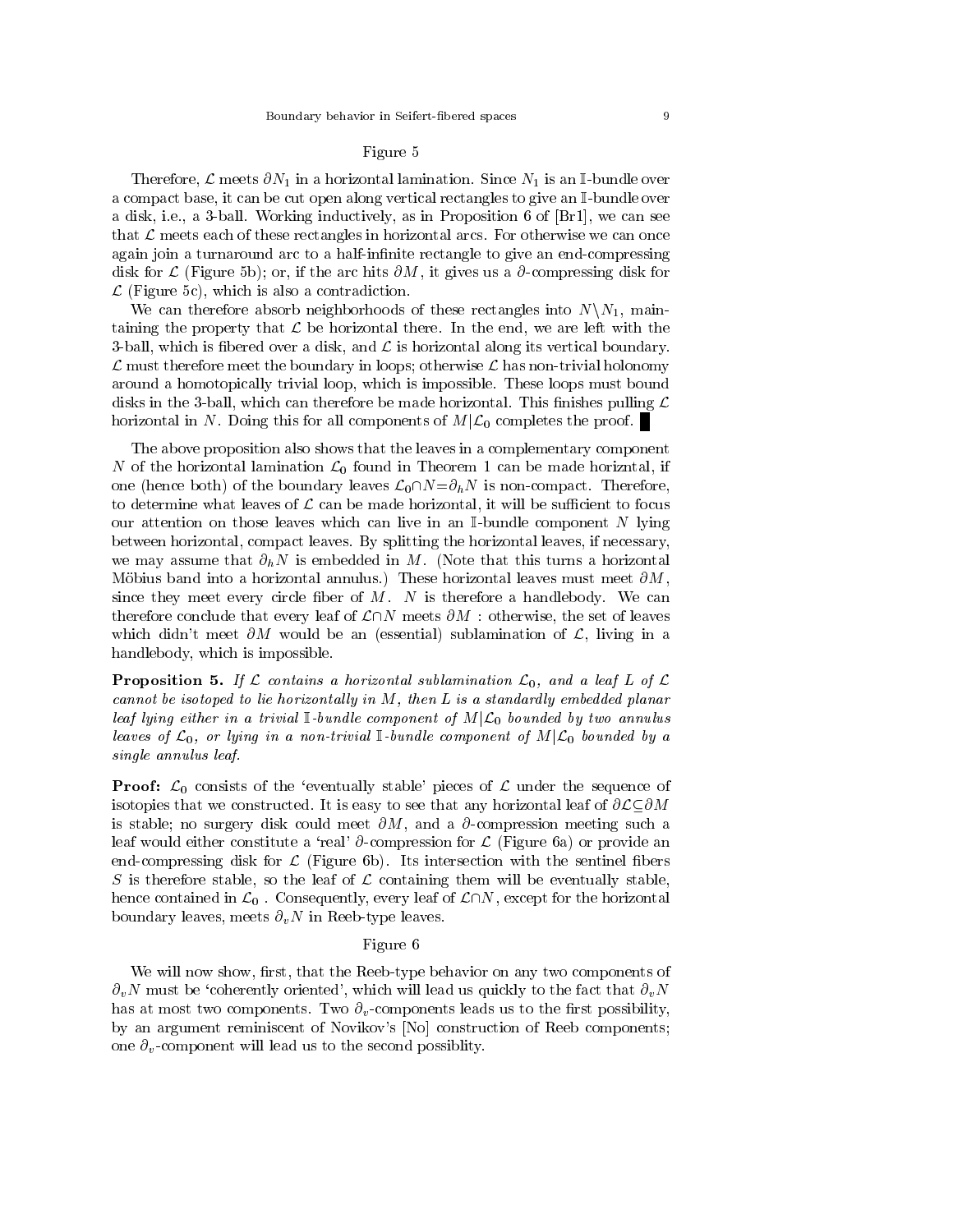By coherently-oriented we mean that if the two  $\partial_v$ -components  $A_1, A_2$  are joined by a vertical rectangle R in N (see Figure 7a), then the Reeb leaves in  $A_i$  open up in the same direction normal to  $R$ . If not, then by the usual isotopies we can make  $\mathcal L$  meet R in horizontal arcs. The innermost turnaround leaves of  $\mathcal L\cap A_i$  must be joined by these arcs, otherwise we can find an end-compressing disk for  $\mathcal{L}$ ; see Figure 7b. If these turnaround arcs are not coherently-oriented, then we can (Figure 7c) find a loop in a leaf of  $\mathcal L$  which is null homotopic in M, hence bounds a disk in its leaf, yet meets a proper arc in the leaf exactly once. This is impossible; proper arcs meet, transversely, the boundaries of disks an even number of times.

## Figure 7 Figure 8

But now if N has three or more  $\partial_{v}$ -components, their Reeb leaves must be pairwise coherently-oriented. Figure 8 shows that this is impossible; given two of the  $\partial_v$ -components, there is no way to orient the Reeb leaves in the third coherently with the other two. This figure tacitly assumes that the circle fibers of  $M$  can be given an orientation, so that none of the vertical rectangles have a half-twist (relative to one another). But we can orient the bers of M, after passing to a double cover of M, if necessary.  $\mathcal L$  then lifts to an essential lamination,  $\mathcal L_0$  lifts to a horizontal sublamination, and N lifts to a (trivial)  $\mathbb{I}\text{-bundle}$ , each component having three or more  $\partial_v$ -components, a contradiction.

Consequently, N has either one or two  $\partial_{\nu}$ -components. If it has two, then, joining the components by a vertical rectangle R, the innermost Reeb-type arcs of  $(\partial_v N)|R$ on each  $\partial_v$ -component are joined by horizontal arcs in R, as above. These pieces and arcs form a loop in a leaf of  $\mathcal{L}$ , which is null-homotopic in N, hence bounds a disk in its leaf; see Figure 9; we will call such a disk a Reeb disk. Reeb Stability implies that this disk lifts to Reeb disks in all nearby leaves.

## Figure 9 Figure 10

But then all of the Reeb arcs are contained in Reeb disks. For otherwise, starting from the outermost Reeb arc in one of the components F of  $(\partial_v N)|R$ , there is a first arc  $\alpha$  which is not contained in a Reeb disk, by the (relative) openness of Reeb arcs. If this arc is limited upon by arcs in Reeb disks, it is easy to see that the Reeb disks are limiting upon another Reeb arc on the other component of  $\partial_v N$  (Figure 10). The horizontal arcs in R must join these two Reeb arcs together, because otherwise we find non-trivial holonomy around a null-homotopic loop. These arcs combine to give us the boundary of another Reeb disk, a contradiction. If, on the other hand,  $\alpha$  is not limited upon by Reeb disks, then it is in particular isolated in  $\partial \mathcal{L}$  from the 'outermost' side. So we push all of the Reeb disks in front of accross R; now als an outermost Reeb arc in  $F|R$ . But now the argument above implies that  $\alpha$  is contained in a Reeb disk D, so pushing the Reeb disks back across R (which does not move D) means that  $\alpha$  had already been contained in a Reeb disk, a contradiction.

Consequently, all of the Reeb arcs are contained in (parallel) Reeb disks. If we push all of these disks across  $R$ , we create new (longer) Reeb arcs, which are all therefore contained in new (larger) Reeb disks. An old Reeb disk cuts a new Reeb disk into two horizontal rectangles, whose boundaries lie near  $\partial_h N$ . These rectangles project up and down along the I-fibers to  $\partial_h N$ . This projection identifies the two arcs which lie in  $R$  in each of their boundararies together, showing that  $\partial_h N$  consists of a pair of (horizontal) annuli. Therefore,  $\mathcal{L} \cap \partial_h N$  consists of two